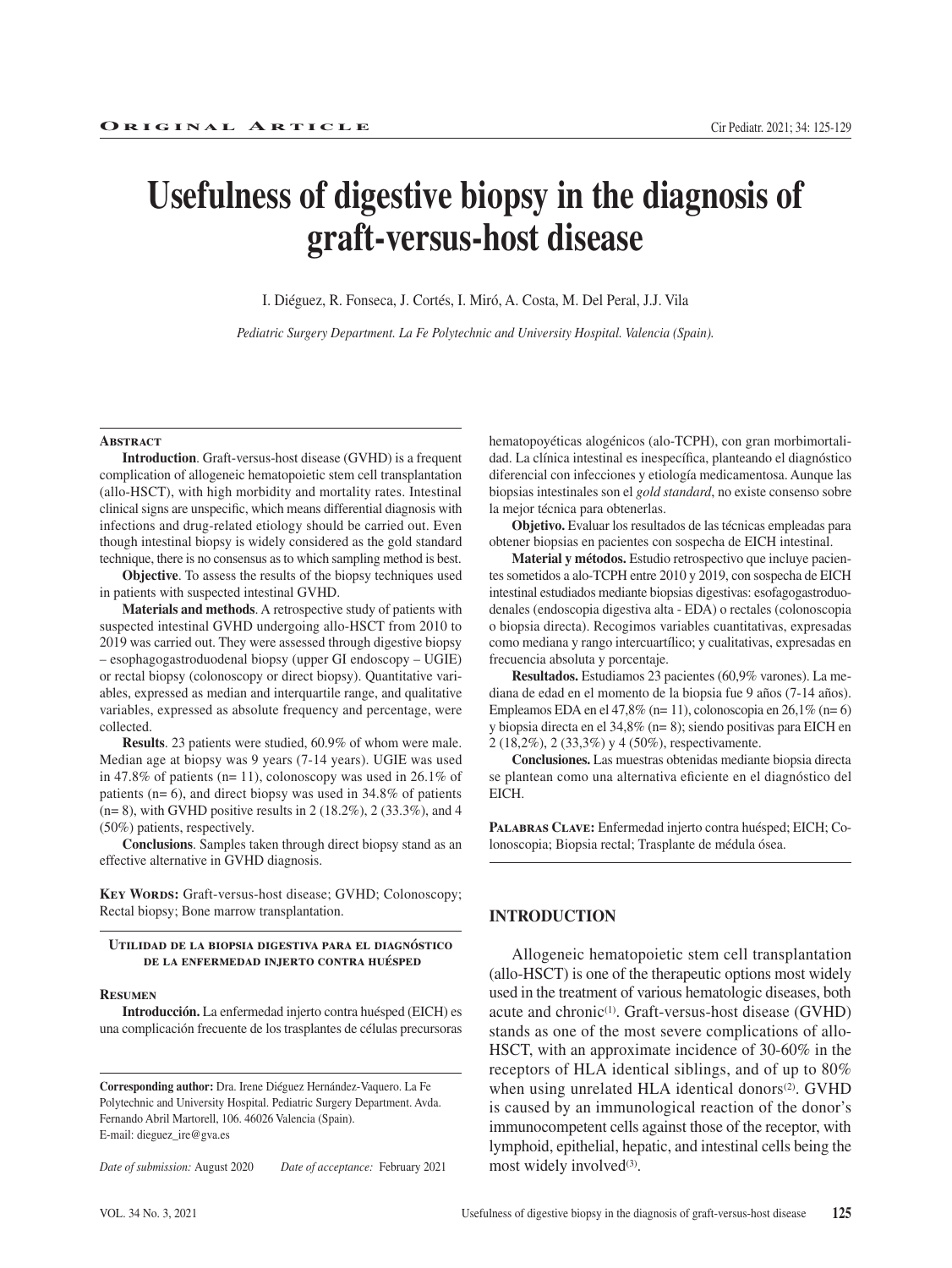Clinically speaking, cutaneous involvement is one of the most frequent manifestations. The skin is easily accessible through biopsy, which is minimally invasive, easy to perform from a technical standpoint, and little risky. However, a comprehensive assessment of which lesions are to be biopsied and when should be carried out<sup>(4)</sup>. Therefore, in cases with cutaneous involvement, biopsies should be first conducted in the skin, rather than in less accessible areas.

Intestinal GVHD is more frequent in the first 100 days following transplantation. However, this threshold is no longer used to differentiate acute GVHD from chronic GVHD<sup>(5)</sup>. The high chemotherapy doses used to prepare patients for transplantation can damage the digestive mucosa and cause diarrhea, which usually disappears in the first  $20 \text{ days}$ <sup>(6)</sup>. In this time lapse, GVHD is one of the most common causes of intestinal signs, but differential diagnosis should include infections (viruses, *C. difficile*, candida…), drug-related toxicity, and thrombotic microangiopathy, among others<sup>(3)</sup>.

Even though diarrhea is the most frequent clinical sign of intestinal GVHD, the latter can be associated with a wide array of unspecific symptoms (anorexia, nausea and vomiting, abdominal pain…), which complicates accurate diagnosis. Therefore, a pathological study is required to confirm clinical suspicion. In spite of this, empirical treatment can be immediately initiated in severe cases highly suggestive of GVHD, without having to wait for histological confirmation. Today, there is no consensus as to which sampling method is best $(6)$ .

Direct rectal biopsy can be achieved without the need for full colonoscopy, thus reducing the risks associated with intestinal preparation, colonoscopy itself, and general anesthesia, which is required when performing this technique in children $(7-9)$ .

The objective of this work was to describe the results of suspected intestinal GVHD cases at our healthcare facility, as well as to assess the efficacy of various techniques used to perform digestive biopsy in this pathology.

## **MATERIALS AND METHODS**

#### **Inclusion and exclusion criteria**

A retrospective descriptive study of all patients aged 0-18 years old undergoing one or various allo-HSCTs from January 2010 to December 2019 was carried out.

Patients not undergoing digestive biopsy due to the following reasons were excluded:

- Lack of intestinal involvement.
- Digestive clinical signs highly suggestive of GVHD that were empirically-treated without previous histological sampling.
- Concomitant cutaneous clinical signs allowing diagnosis to be achieved by means of skin biopsy.
- Allo-HSCT failure or patient death.

This means a total of 23 patients with clinical signs suggestive of intestinal GVHD undergoing digestive biopsy in 1 or more different locations were included. Patients were divided into 3 groups based on whether biopsy had been performed at the upper digestive tract through upper GI endoscopy (UGIE), at the rectum through colonoscopy, or through direct rectal biopsy.

## **Biopsy sampling procedure**

Upper digestive tract biopsies were carried out through upper GI endoscopy using endoscopic biopsy forceps.

Rectal biopsies were conducted either at the operating room through colonoscopy using endoscopic biopsy forceps, or directly. Direct rectal biopsies can be performed at the operating room if a second procedure requiring general anesthesia needs to be carried out, or under bedside sedation, using endoscopic forceps through rectal examination up to the posterior rectal semicircumference.

In all 3 cases, specimens were submitted as formalin samples for pathological study, and as fresh samples for microbiological study. Viral infection study was performed through immunohistochemistry and/or PCR.

## **Statistics**

For data analysis purposes, quantitative variables, expressed as median and interquartile range, and qualitative variables, expressed as absolute frequency and percentage, were collected. Version 25 of the *SPSS Statistics* software was used.

# **RESULTS**

Of the 108 patients undergoing allo-HSCT in the study period, digestive biopsy was performed in only 23 of them given the suspicion of intestinal GVHD. Epidemiological data are featured in Table 1*.*

To analyze biopsy pathological results, patients were divided into 3 groups (Table 2):

- UGIE was performed in 11 patients, with the following samples: esophagus (63.6%), stomach (90.9%), and duodenum (81.8%). Diagnosis was achieved in 3 of them – 2 patients were diagnosed with GVHD and 1 with adenovirus infection.
- Rectal biopsy through colonoscopy was carried out in 6 patients, with diagnosis being achieved in 5 cases. 2 patients were diagnosed with GVHD. Alternative diagnoses included cytomegalovirus infection in 2 cases and adenovirus infection in 1 case.
- Direct rectal biopsy was conducted in 8 patients, 4 of whom were diagnosed with GVHD.

In two patients, simultaneous UGIE and colonoscopy biopsies were carried out, with the same diagnosis being achieved in each case – adenovirus infection in 1 patient, and inconclusive result in the other.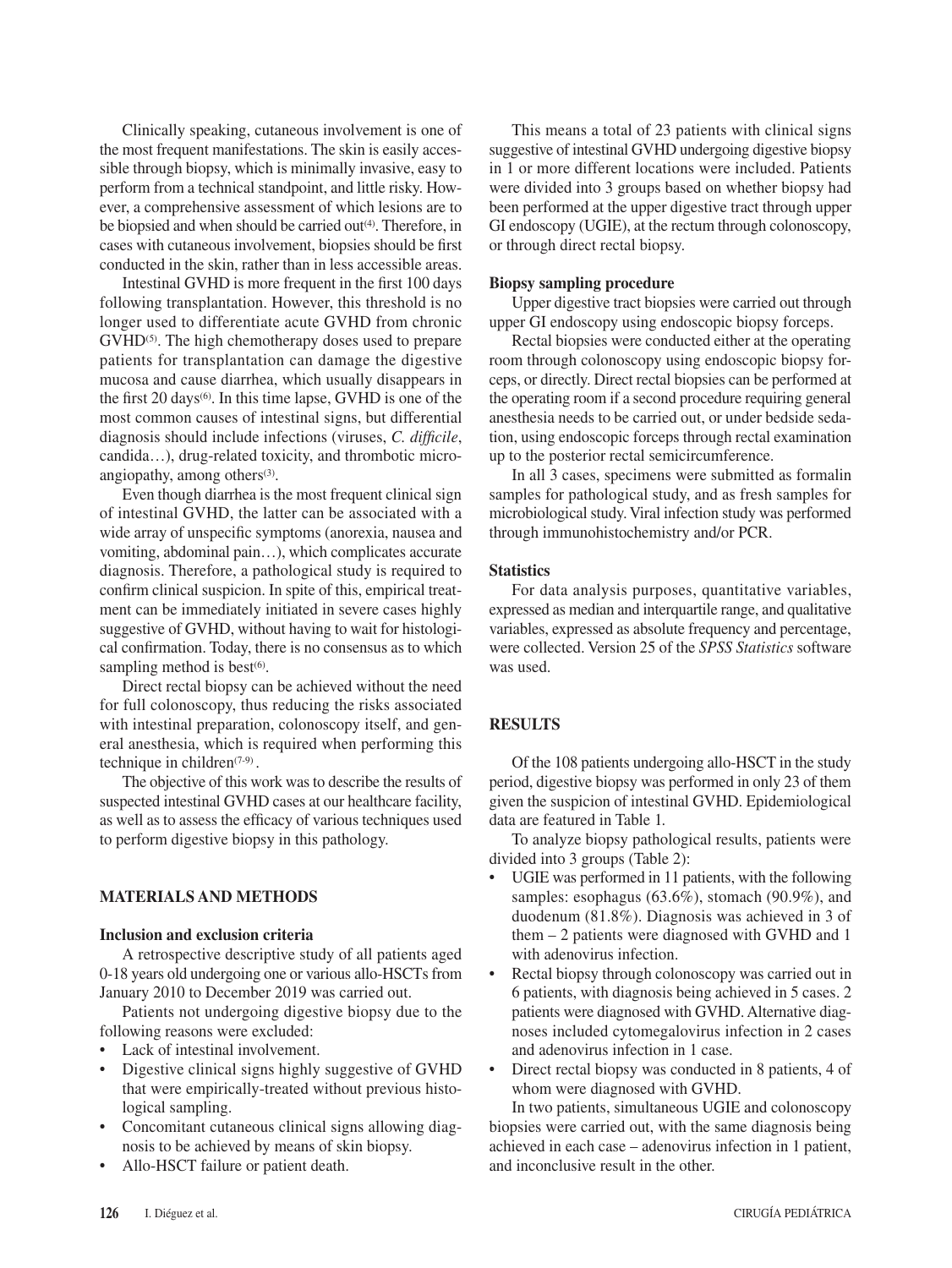| Table 1. | Sample epidemiological data. |  |
|----------|------------------------------|--|
|          |                              |  |

| Number of patients                      | 23           |
|-----------------------------------------|--------------|
| Median age, years (interquartile range) | $9(7-14)$    |
| Male patients, $n$ (%)                  | $14(60.9\%)$ |
| Diagnosis, $n(\%)$                      |              |
| ALL                                     | 17(74%)      |
| AML                                     | $4(17.4\%)$  |
| <b>MDS</b>                              | $1(4.3\%)$   |
| Thalassemia                             | $1(4.3\%)$   |
| Type of allo-HSCT, $n$ (%)              |              |
| UI                                      | $4(17.4\%)$  |
| <b>UNI</b>                              | $8(34.8\%)$  |
| HI                                      | $4(17.4\%)$  |
| <b>RI</b>                               | $6(26.1\%)$  |
| <b>RNI</b>                              | $1(4.3\%)$   |

*ALL: acute lymphoid leukemia; AML: acute myeloid leukemia; MDS: myelodysplastic syndrome; UI: unrelated identical; UNI: unrelated non-identical; HI: haploidentical; RI: related identical; RNI: related non-identical.* 

#### **DISCUSSION**

GVHD is one of the most frequent complications arising from bone marrow transplantation and requires early diagnosis and treatment. The most widely involved cells are those of the digestive tract, the skin, and the liver. Typically, hepatic and intestinal involvement are not isolated or occur as the first manifestation<sup>(10)</sup>.

However, given that intestinal clinical signs are often associated with or mistaken for infections as a result of the immunosuppression state of the patient, identifying intestinal GVHD based on symptoms only is a difficult task. Therefore, histological examination is needed for diagnostic confirmation purposes, except in highly suggestive cases requiring immediate empirical treatment initiation(3).

Biopsies can be performed in various locations when it comes to histological sampling. In the presence of cutaneous manifestations, skin biopsies are usually preferred because they are easier and associated with lower morbidity rates<sup>(4)</sup>.

Patient age is one of the main issues found in the literature. Most studies published were carried out in adults, which means pediatric results can only be extrapolated. Regarding the most appropriate intestinal biopsy technique, there is no consensus in the literature as to which sampling method is best, or which intestinal segment should be chosen. Therefore, attitudes vary according to the healthcare facility – some institutions prefer  $UGIE<sup>(11)</sup>$ , others favor  $colonoscopy<sup>(12)</sup>$ , and others use both irrespective of the symptoms. Nomura<sup>(3)</sup> observed no differences between the ascending colon, the descending colon, and the ileum in terms of GVHD diagnosis, with a 92.3% PPV for GVHD grades 3 and 4 in the presence of intestinal mucosa exfoliation. Thompson<sup> $(13)$ </sup> showed that, in patients with nausea and vomiting, colonoscopy with ileum exploration and UGIE with sigmoidoscopy were equally effective and more sensitive combined than separately, concluding that sigmoidoscopy could be useful as an initial test. Other groups advocate the use of UGIE, such as  $\text{Cox}^{(14)}$ , who demonstrated that UGIE gastric biopsy is the most sensitive, even when diarrhea predominates over nausea, vomit, and anorexia.

Rectal biopsy for GVHD has been used for more than 40 years. Sale et al.(1) demonstrated that, in the adequate clinical context, pathological rectal biopsy is highly supportive of GVHD diagnosis, whereas inconclusive biopsy should be a reason for other etiologies to be searched for. Epstein et al.<sup>(15)</sup> concluded that rectal biopsy is an accurate method when it comes to detecting intestinal involvement in acute GVHD, as long as performed once chemotherapy or radiation effects have worn off. Numerous publications report higher sensitivity rates in sigmoidoscopy biopsy than in full colonoscopy, ileoscopy, gastroscopy, etc. biopsy(6,18-21). Some authors even consider rectal biopsy to be the most sensitive area<sup>(6,18,19)</sup>, such as Nydegger, who pointed out sigmoidoscopy added little information to rectal biopsy<sup>(17)</sup>.

However, direct rectal biopsy does not allow the intestinal mucosa to be visualized. According to some publications, there is a high correlation between macroscopic findings at endoscopy and positive results at biopsy, both in acute and chronic forms of GVHD, but samples of involved and normal intestinal mucosa should be independently taken<sup>(3,11)</sup>.

One of the greatest advantages of biopsy lies in the fact it allows microbiological studies to be performed in order to rule out some of the most frequent alter-

| Table 2.<br>Digestive biopsy results. |                |                       |                |
|---------------------------------------|----------------|-----------------------|----------------|
| Type of test                          | GVHD diagnosis | Alternative diagnosis | Total biopsies |
| <b>UGIE</b>                           | $2(18.2\%)$    | $1(9.09\%)$           |                |
| Colonoscopy                           | $2(33.3\%)$    | $3(50\%)$             | $\theta$       |
| Direct rectal biopsy                  | $4(50\%)$      | $1(12.5\%)$           | 8              |

| Table 2. | Digestive biopsy results |  |  |  |
|----------|--------------------------|--|--|--|
|----------|--------------------------|--|--|--|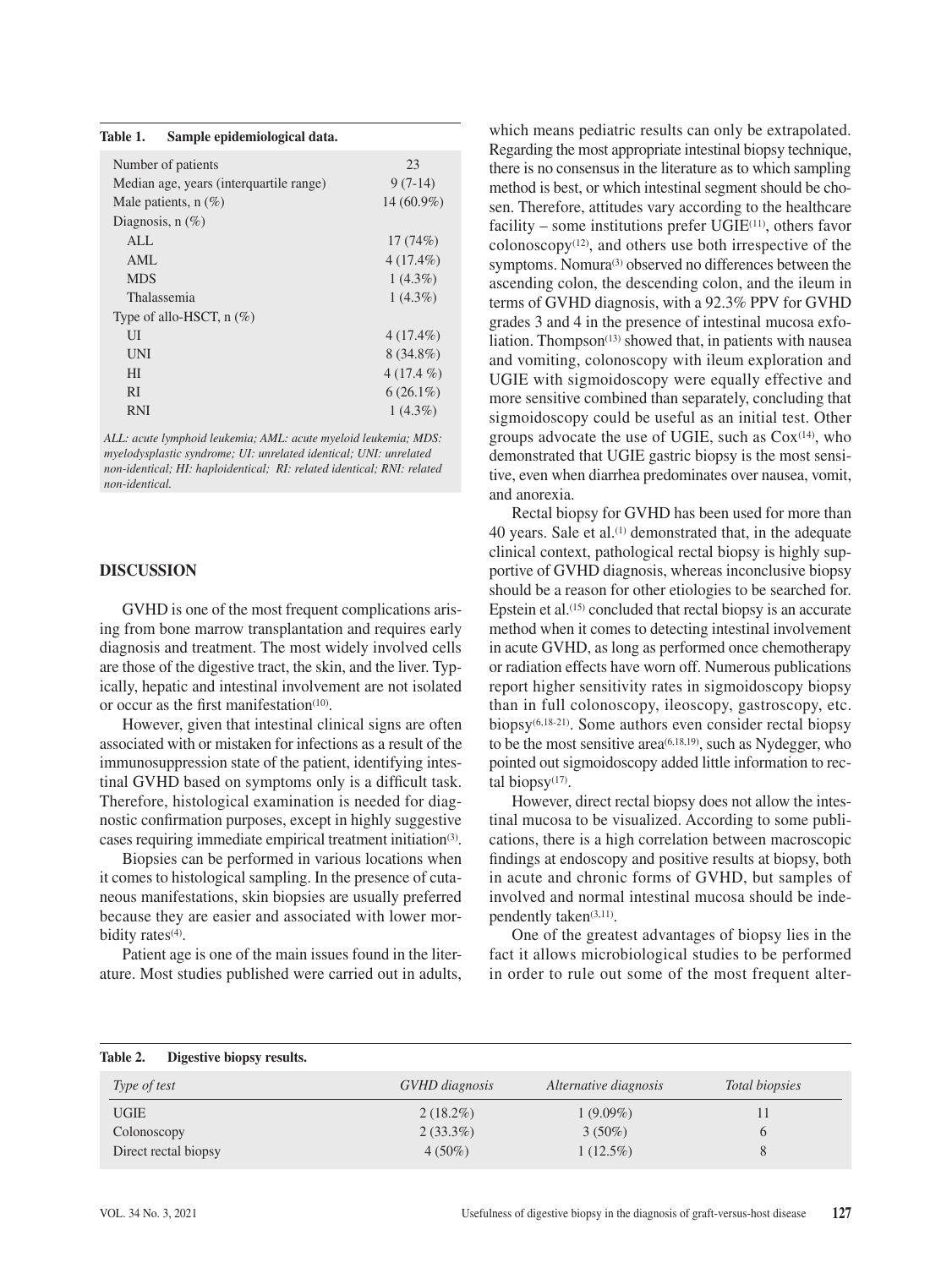native pathologies. Up to 13% of diarrheas in patients undergoing allo-HSCT are of infectious etiology, with viruses (adenovirus, cytomegalovirus, etc.) being the most common microorganisms<sup>(14)</sup>. In our sample, viral infections were diagnosed in up to 20% of GVHD negative biopsies.

In our series, UGIE allowed diagnosis to be achieved in 27.27% of cases only, which makes it the least effective technique. However, in rectal biopsies, colonoscopy and direct biopsy had a higher proportion of positive results (83.3% and 62.5%, respectively). Even though colonoscopy allowed diagnosis to be achieved in a higher percentage of cases, these are different techniques carried out in different patient groups, which means they cannot be compared to one another. Therefore, according to our results, it cannot be concluded that colonoscopy is superior to direct biopsy in terms of intestinal GVHD diagnosis.

Regarding study limitations, our study was a retrospective one with a low number of patients. In addition, the lack of a standardized biopsy protocol hinders data comparison and prevents statistically significant results from being achieved.

On the other hand, most publications discussing the best location for colonoscopy biopsy study the whole colon down to the ileum. In the literature, there is no consensus as to how far the colon should be examined at colonoscopy, which is key in patients with higher incidence of thrombocytopenia and higher risk of hematoma<sup>(18)</sup>. However, we found great difficulty in completing colonoscopy, since we could explore beyond the ileocecal valve in one patient only (GVHD positive result in all colon segments biopsied). This technical difficulty can most likely be explained by the fact patients were in a poor general condition and they were shorter than those from other series, which were carried out in adults.

In the future, we advocate the use of both direct and colonoscopy rectal biopsy in all patients with suspected intestinal GVHD, as well as the creation of a standardized protocol for patient preparation and selection of the most adequate biopsy site. This would allow comparable groups to be established, thus elucidating whether any given technique is superior to the others.

# **CONCLUSIONS**

Given the potential risk that UGIE and/or colonoscopy entail in patients undergoing allo-HSCT, direct rectal biopsy should be the first test when it comes to assessing suspected intestinal GVHD, since it is easier to perform and potentially less dangerous. If adequately identified, GVHD can be treated early, whereas if samples are inconclusive, the endoscopic study can be completed at a later stage.

## **REFERENCES**

- 1. Sale G, McDonald G, Shulman H, Donall E. Gastrointestinal graft-versus-host disease in man. Am J Surg Pathol. 1979; 3: 291-9.
- 2. Auletta JJ, Cooke KR. Bone marrow transplantation: new approaches to immunosuppression and management of acute graftversus-host disease: Curr Opin Pediatr. 2009; 21: 30-8.
- 3. Nomura K, Iizuka T, Kaji D, Yamamoto H, Kuribayashi Y, Tanaka M, et al. Utility of endoscopic examination in the diagnosis of acute graft-versus-host disease in the lower gastrointestinal tract. Gastroenterol Res Pract. 2017; 2017: 1-6.
- 4. Hillen U, Häusermann P, Massi D, Janin A, Wolff D, Lawitschka A, et al. Consensus on performing skin biopsies, laboratory workup, evaluation of tissue samples and reporting of the results in patients with suspected cutaneous graft-versus-host disease. J Eur Acad Dermatol Venereol. 2015; 29: 948-54.
- 5. Ferrara JL, Levine JE, Reddy P, Holler E. Graft-versus-host disease. Lancet. 2009; 373: 1550-61.
- 6. Aslanian H, Chander B, Robert M, Cooper D, Proctor D, Seropian S, et al. Prospective evaluation of acute graft-versus-host disease. Dig Dis Sci. 2012; 57: 720-5.
- 7. Gilger MA, Spearman RS, Dietrich CL, Spearman G, Wilsey MJ, Zayat MN. Safety and effectiveness of ketamine as a sedative agent for pediatric GI endoscopy. Gastrointest Endosc. 2004; 59: 659-63.
- 8. Michaud L. Sedation for diagnostic upper gastrointestinal endoscopy: a survey of the Francophone Pediatric Hepatology, Gastroenterology, and Nutrition Group: on behalf on the Francophone Pediatric Hepatology, Gastroenterology, and Nutrition Group. Endoscopy. 2005; 37: 167-70.
- 9. Biber JL, Allareddy V, Allareddy V, Gallagher SM, Couloures KG, Speicher DG, et al. Prevalence and predictors of adverse events during procedural sedation anesthesia-outside the operating room for esophagogastroduodenoscopy and colonoscopy in children: Age is an independent predictor of outcomes. Pediatr Crit Care Med. 2015; 16: e251-9.
- 10. Epstein F, Ferrara J, Joachim H. Graft-versus-host disease. Mechanisms of disease Ferrara and Deeg. 1991; 324: 667-74.
- 11. Velasco A, López L, Álvarez A, Flores T, Geijo F, Caballero D, et al. Evaluación endoscópica y hallazgos histológicos en la enfermedad de injerto contra huésped. Rev Esp Enferm Dig. 2012; 104: 310-4.
- 12. Terdiman J, Linker C, Ries C, Damon L, Rufo H, Ostroff J, et al. The role of endoscopic evaluation in patients with suspected intestinal graft-versus-host disease after allogenic bone-marrow transplantation. Endoscopy. 1996; 28: 680-5.
- 13. Thompson B, Salzman D, Steinhauer J, Lazenby AJ, Wilcox CM. Prospective endoscopic evaluation for gastrointestinal graft-versus-host disease: determination of the best diagnostic approach. Bone Marrow Transplant. 2006; 38: 371-6.
- 14. Cox GJ, Matsui SM, Lo RS, Hinds M, Bowden RA, Hackman RC, et al. Etiology and outcome of diarrhea after marrow transplantation: A prospective study. Gastroenterology. 1994; 107: 1398-407.
- 15. Epstein R, McDonald G, Sale G, Shulman H, Thomas H. The diagnostic accuracy of the rectal biopsy in acute graft-versushost disease: a prospective study of thirteen patients. Gastroenterology. 1980; 78: 764-71.